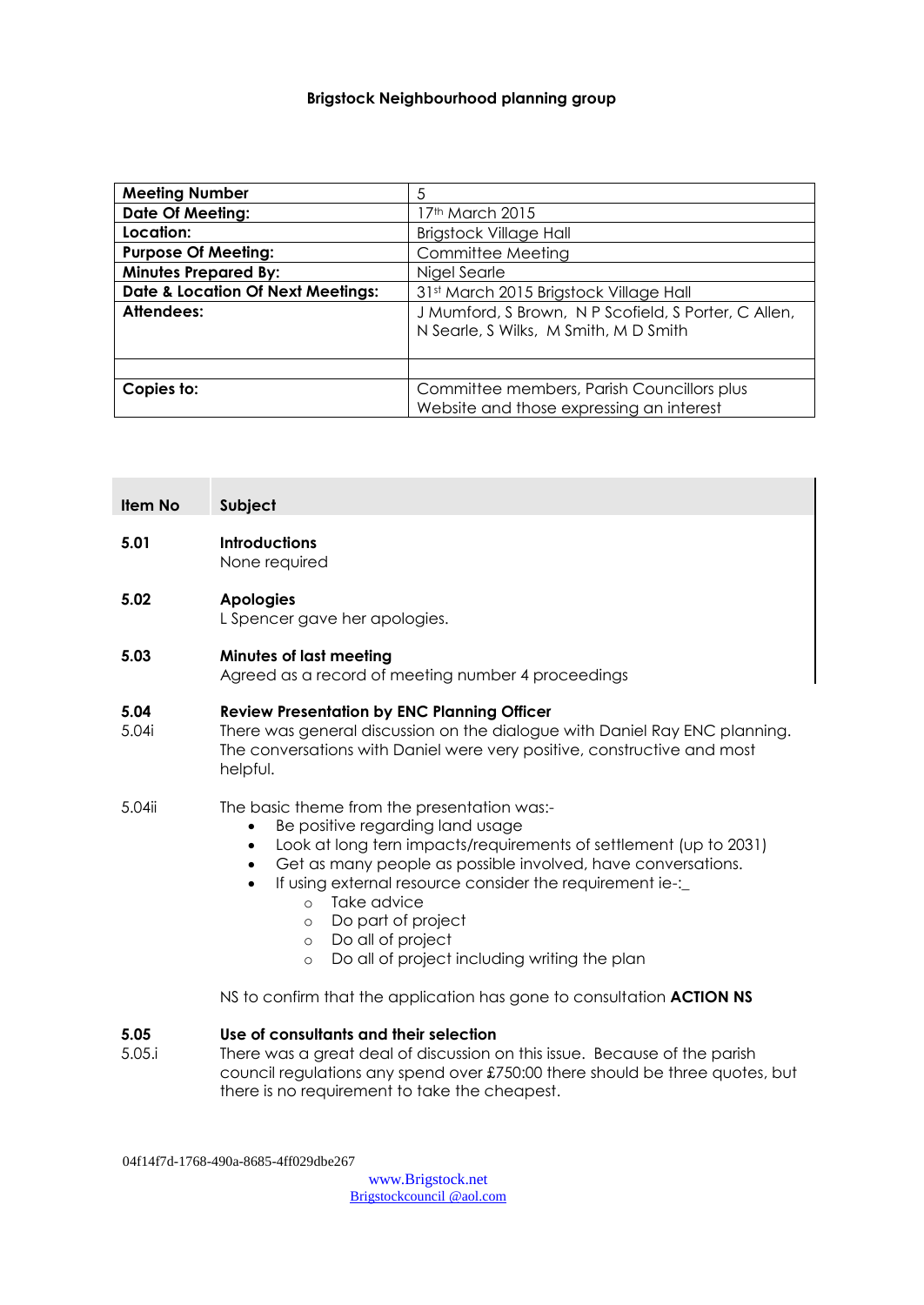## **Brigstock Neighbourhood planning group**

| 5.05.ii  | After discussion 4 consultants were chosen.<br>Maroon Planning<br>$\circ$<br>Martin Small<br>$\circ$<br>Planet X<br>$\circ$<br><b>ACRE</b><br>$\circ$<br>CA to forward ACRE plan overview link <b>ACTION CA</b><br>SP To have dialogue with ACRE ACTION SP                         |
|----------|------------------------------------------------------------------------------------------------------------------------------------------------------------------------------------------------------------------------------------------------------------------------------------|
| 5.05.iii | SW to draft an email to send to get an indication of what they can bring to<br>the project, other similar project work they have undertaken, background,<br>professional status and general costing information. With a view to receiving<br>response by next meeting ACTION SW CA |
| 5.06     | <b>Next Steps</b>                                                                                                                                                                                                                                                                  |
| 5.06i    | Name for group. To be formally known as the "Brigstock Neighbourhood<br>planning group"                                                                                                                                                                                            |
| 5.06ii   | Sub committee needs terms of reference from parish council                                                                                                                                                                                                                         |
| 5.06iii  | Try to collect as many e-mail addresses from residents so we can start<br>communicating via Brigstock News. Offer a prize. ACTION CA                                                                                                                                               |
| 5.06iiii | Get maps:- ACTION NS<br>Parish scale 1:10,000 x 12<br>Village from access roads 1:1,250 x 12                                                                                                                                                                                       |
| 5.07     | <b>Funding</b>                                                                                                                                                                                                                                                                     |
| 5.07i    | Funding cannot be applied for until the designation application has finished<br>its consultation period NS to check date with ENC ACTION NS                                                                                                                                        |
| 5.07ii   | Parish council have made no funding provision to support the project in the<br>2015-16 budget, but it is funding the meeting room hire at present. Any<br>additional support from the parish will need to be known by October 2015 for<br>inclusion in the budget preparations.    |
| 5.07iii  | Government grant funding should be available believed to be £8,000:00<br>every 6 months.                                                                                                                                                                                           |
| 5.07iiii | CA to start looking at funding application forms. ACTION CA                                                                                                                                                                                                                        |
| 5.08     | <b>AOB</b><br>None                                                                                                                                                                                                                                                                 |
| 5.09     | Date of next meeting<br>Next meeting to be in village hall small meeting room on the 31st March at<br>7:30.                                                                                                                                                                        |

04f14f7d-1768-490a-8685-4ff029dbe267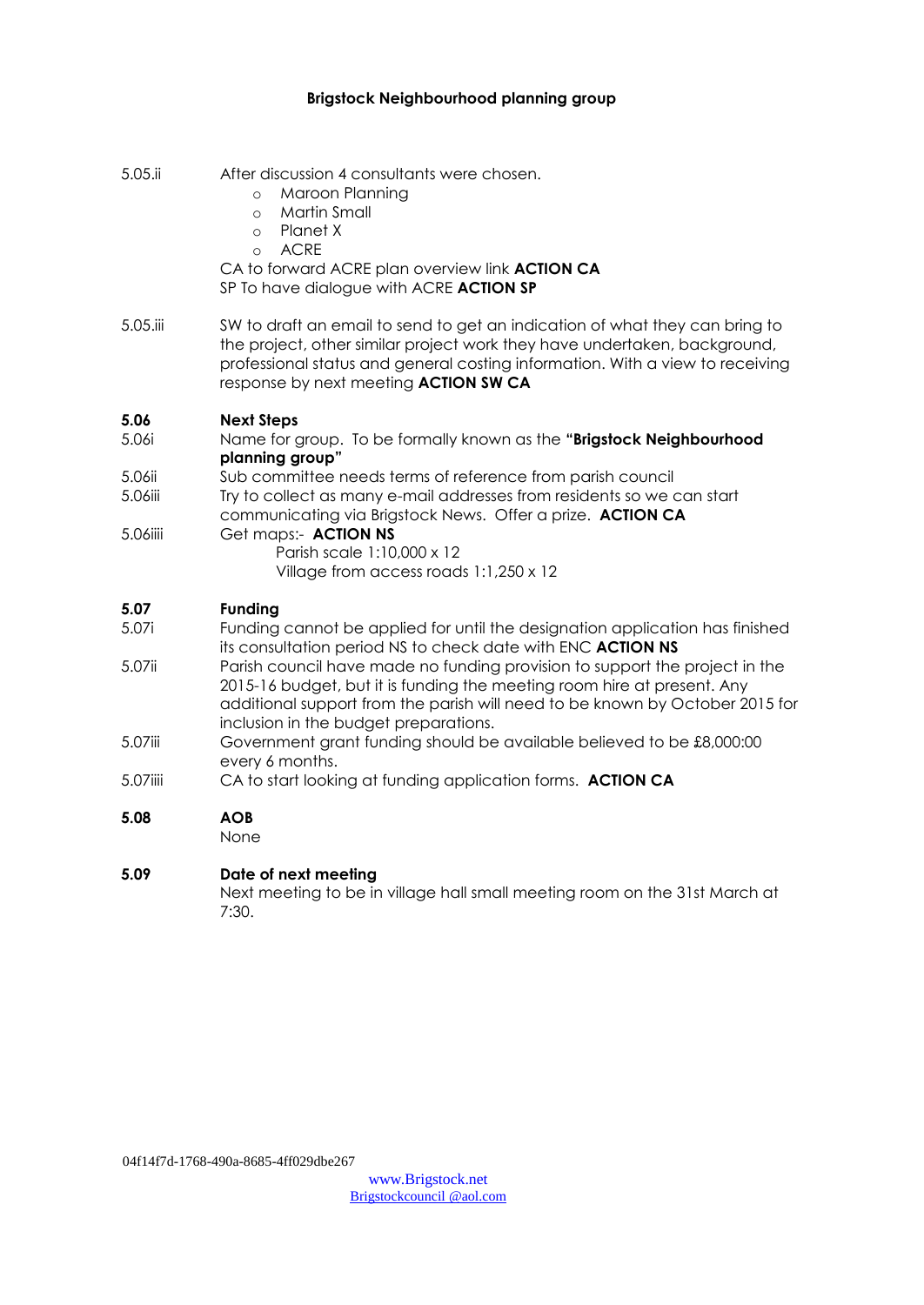| Ref           | Completed Actions                                                                                                                                                                                                                                                                                           |                                                                                                                                                                                                             | Resp       | Due by   |
|---------------|-------------------------------------------------------------------------------------------------------------------------------------------------------------------------------------------------------------------------------------------------------------------------------------------------------------|-------------------------------------------------------------------------------------------------------------------------------------------------------------------------------------------------------------|------------|----------|
| 1.07          | ENC funding manager to be consulted, by SW.<br><b>ACTION</b>                                                                                                                                                                                                                                                | Feb SW to go to a funding Evening at ENC<br>Mar SW to attend funding event on the 5 <sup>th</sup> March<br>Mar SW reported that the event did not have any groups<br>which supported neighbourhood planning | <b>SW</b>  | 03/02/15 |
| 3.08ib        | MS has had a dialogue with Stanwick and will<br>contact them to gain an insight to there<br>process. <b>Action</b>                                                                                                                                                                                          | Mar Dialogue not progressing will contact other councils                                                                                                                                                    | <b>MDS</b> | 03/03/15 |
| 3.09          | Funding and Budget Plan No progress at<br>present. The funding for a Neighbourhood<br>plan is different from the original parish plan<br>concept. The parish council will now have to<br>be activity involved in funding the project. SW<br>is going to a ENC funding day and will report<br>back SW Action | Mar Funding day at ENC 5 <sup>th</sup> March                                                                                                                                                                | <b>SW</b>  | 05/03/15 |
| $4.05$ viii   | NPS and SB will do some research on<br>consultants <b>ACTION</b>                                                                                                                                                                                                                                            | Mar Consultants were discussed and a list to go forward<br>with agreed                                                                                                                                      | NPS/SB     | 17/03/15 |
| 4.05viiii     | CA to contact Peter Edwards from planning<br>progress for a dialogue on how they can help<br>and the cost <b>ACTION</b>                                                                                                                                                                                     | Mar Actioned but not to progress with that company                                                                                                                                                          | CA         | 17/03/15 |
| <b>4.06ii</b> | SW to attend ENC funding day and will report<br>back <b>ACTION</b>                                                                                                                                                                                                                                          | Mar Actioned no support available                                                                                                                                                                           | <b>SW</b>  | 17/03/15 |
|               |                                                                                                                                                                                                                                                                                                             |                                                                                                                                                                                                             |            |          |

| Ref        | <b>Outstanding Actions</b>                      |                                           | Resp      | Due by   |
|------------|-------------------------------------------------|-------------------------------------------|-----------|----------|
|            | RF to set up a mail chimp account <b>ACTION</b> | Account set up but no activity at present | RF        | 03/02/15 |
| $1.13 - 1$ | Dan K to establish if he can get mapping info   | Current status not known                  | <b>DK</b> | 03/02/15 |
| 3.08ic     | SW to chase Dan Kontorowich regarding maps      |                                           | <b>SW</b> | 03/03/15 |
|            | Action                                          |                                           |           |          |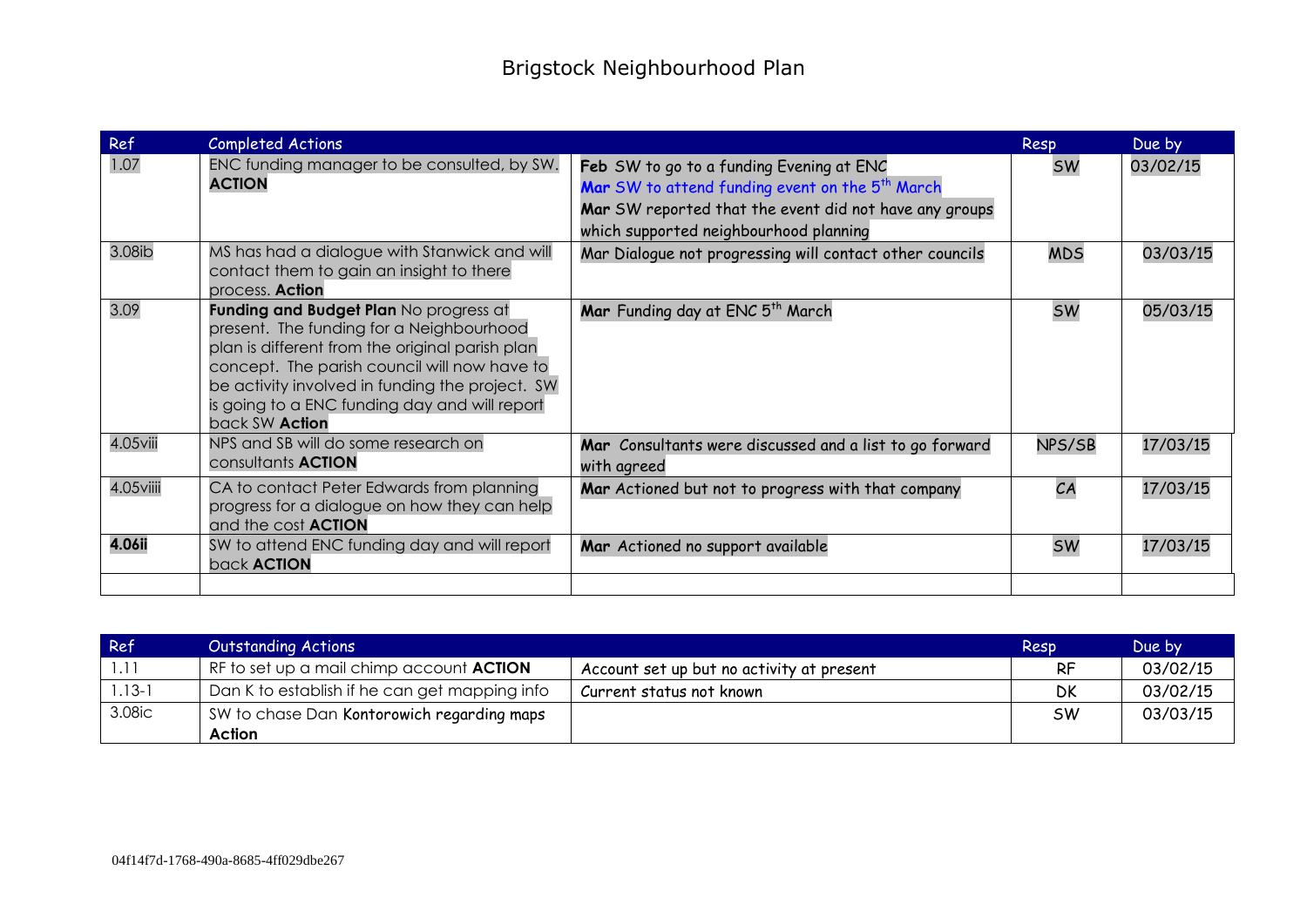| <b>Ref</b> | New Actions                                                                                                                                                                                                                                                                                            | Resp      | Due by     |
|------------|--------------------------------------------------------------------------------------------------------------------------------------------------------------------------------------------------------------------------------------------------------------------------------------------------------|-----------|------------|
| 5.04i      | NS to confirm that the application has gone to<br>consultation <b>ACTION NS</b>                                                                                                                                                                                                                        | <b>NS</b> | 31-03-2015 |
| 5.05.ii    | CA to forward ACRE plan overview link<br><b>ACTION CA</b>                                                                                                                                                                                                                                              | CA        | 31-03-2015 |
| $5.05$ .ii | SP To have dialogue with ACRE ACTION SP                                                                                                                                                                                                                                                                | <b>SP</b> | 31-03-2015 |
| 5.05.iii   | SW to draft an email to send to get an<br>indication of what they can bring to the<br>project, other similar project work they have<br>undertaken, background, professional status<br>and general costing information. With a view<br>to receiving response by next meeting ACTION<br>SW <sub>CA</sub> | SW/CA     | 31-03-2015 |
| 5.06iii    | Try to collect as many e-mail addresses from<br>residents so we can start communicating via<br>Brigstock News. Offer a prize. ACTION CA                                                                                                                                                                | CA        | 31-03-2015 |
| 5.06iiii   | Get maps:- ACTION NS<br>Parish scale 1:10,000 x 12<br>Village from access roads 1:1,250 x 12                                                                                                                                                                                                           | <b>NS</b> | 31-03-2015 |
| 5.07i      | Funding cannot be applied for until the<br>designation application has finished its<br>consultation period NS to check date with<br>ENC ACTION NS                                                                                                                                                      | <b>NS</b> | 31-03-2015 |
| 5.07iiii   | CA to start looking at funding application<br>forms. ACTION CA                                                                                                                                                                                                                                         | CA        | 31-03-2015 |